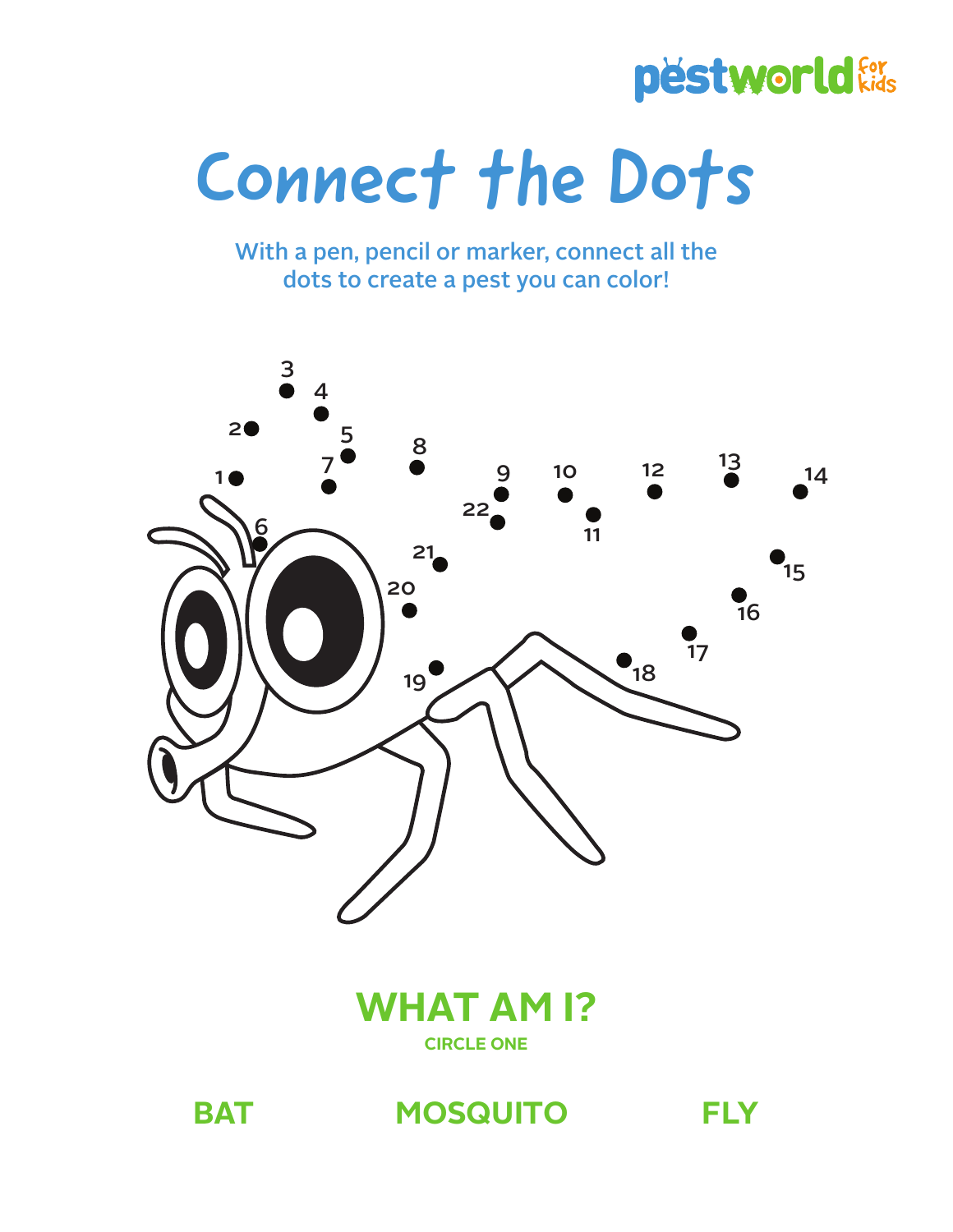#### pëstworld for

## Connect the Dots

With a pen, pencil or marker, connect all the dots to create a pest you can color!